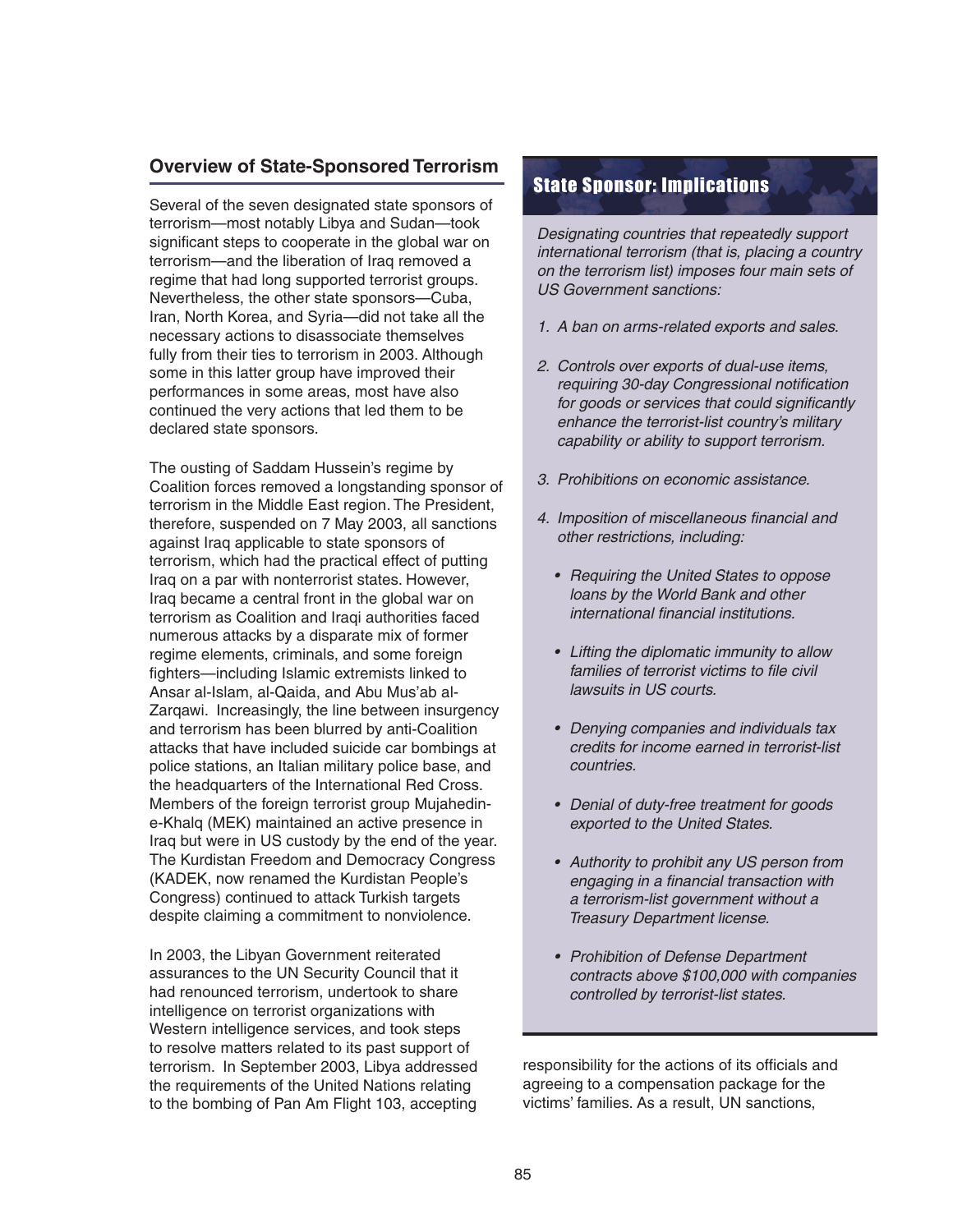suspended since 1999, were lifted. Libya also appeared to be trying to resolve a number of the other claims outstanding for Tripoli-sponsored attacks in the 1980s. On 19 December 2003, Colonel Qadhafi made a historic decision to eliminate Libya's weapons of mass destruction programs and missiles covered by the Missile Technology Control Regime (MTCR); and he took significant steps to implement this public commitment with the assistance of the United States, United Kingdom, and relevant international organizations.

Sudan's cooperation and information sharing improved markedly, although areas of concern remained. Khartoum sought to deter terrorists from operating from Sudan and took steps to strengthen its legal instruments for fighting terrorism.

The performances of Cuba, Iran, North Korea, and Syria showed little change from previous years. Cuba remained opposed to the US-led Coalition prosecuting the global war on terrorism and continued to provide support to designated Foreign Terrorist Organizations and to host several terrorists and dozens of fugitives from US state and federal justice. Cuba allowed Basque Fatherland and Liberty (ETA) members to reside in the country and provided support and safehaven to members of the Colombian Revolutionary Armed Forces (FARC) and the National Liberation Army (ELN). Iran remained the most active state sponsor of terrorism in 2003: Islamic Revolutionary Guard and Ministry of Intelligence and Security personnel were involved in planning and support for terrorist acts. Although Iran detained al-Qaida operatives in 2003, it refused to identify senior members in custody. Tehran continued to encourage anti-Israel activities, both operationally and rhetorically, providing logistic support and training to Lebanese Hizballah and a variety of Palestinian rejectionist groups. North Korea announced it planned to sign several antiterrorism conventions but did not take any substantive steps to cooperate in efforts to combat terrorism. Syria continued to provide support to Palestinian rejectionist groups and allowed them to operate out of Syria, albeit with a lower profile after May 2003. Syria also served as a transshipment point for Iranian supply of Hizballah in Lebanon, and although Syrian officials have publicly condemned terrorism, they continue to distinguish between terrorism and what they view as legitimate resistance against Israel.

Nonetheless, Syria has cooperated with the United States against al-Qaida and other extremist Islamic terrorist groups and has made efforts to limit the movement of anti-Coalition fighters into Iraq.

State sponsors of terrorism impede the efforts of the United States and the international community to fight terrorism. These countries provide a critical foundation for terrorist groups. Without state sponsors, terrorist groups would have a much more difficult time obtaining the funds, weapons, materials, and secure areas they require to plan and conduct operations. The United States will continue to insist that these countries end the support they give to terrorist groups.

### **Cuba**

Cuba remained opposed to the US-led Coalition prosecuting the global war on terrorism and actively condemned many associated US policies and actions throughout 2003. Government-controlled press reporting about US-led military operations in Iraq and Afghanistan were consistently critical of the United States and frequently and baselessly alleged US involvement in violations of human rights. Government propaganda claimed that those fighting for self-determination or against foreign occupation are exercising internationally recognized rights and cannot be accused of terrorism. Cuba's delegate to the UN said terrorism cannot be defined as including acts by legitimate national liberation movements—even though many such groups clearly employ tactics that intentionally target innocent civilians to advance their political, religious, or social agendas. In referring to US policy toward Cuba, the delegate asserted, "acts by states to destabilize other states is a form of terrorism."

The Cuban Government did not extradite nor request the extradition of suspected terrorists in 2003. Cuba continued to provide support to designated Foreign Terrorist Organizations, as well as to host several terrorists and dozens of fugitives from US justice. The Government refuses to return suspected terrorists to countries when it alleges that a receiving government could not provide a fair trial because the charges against the accused are "political." Cuba has publicly used this argument with respect to a number of fugitives from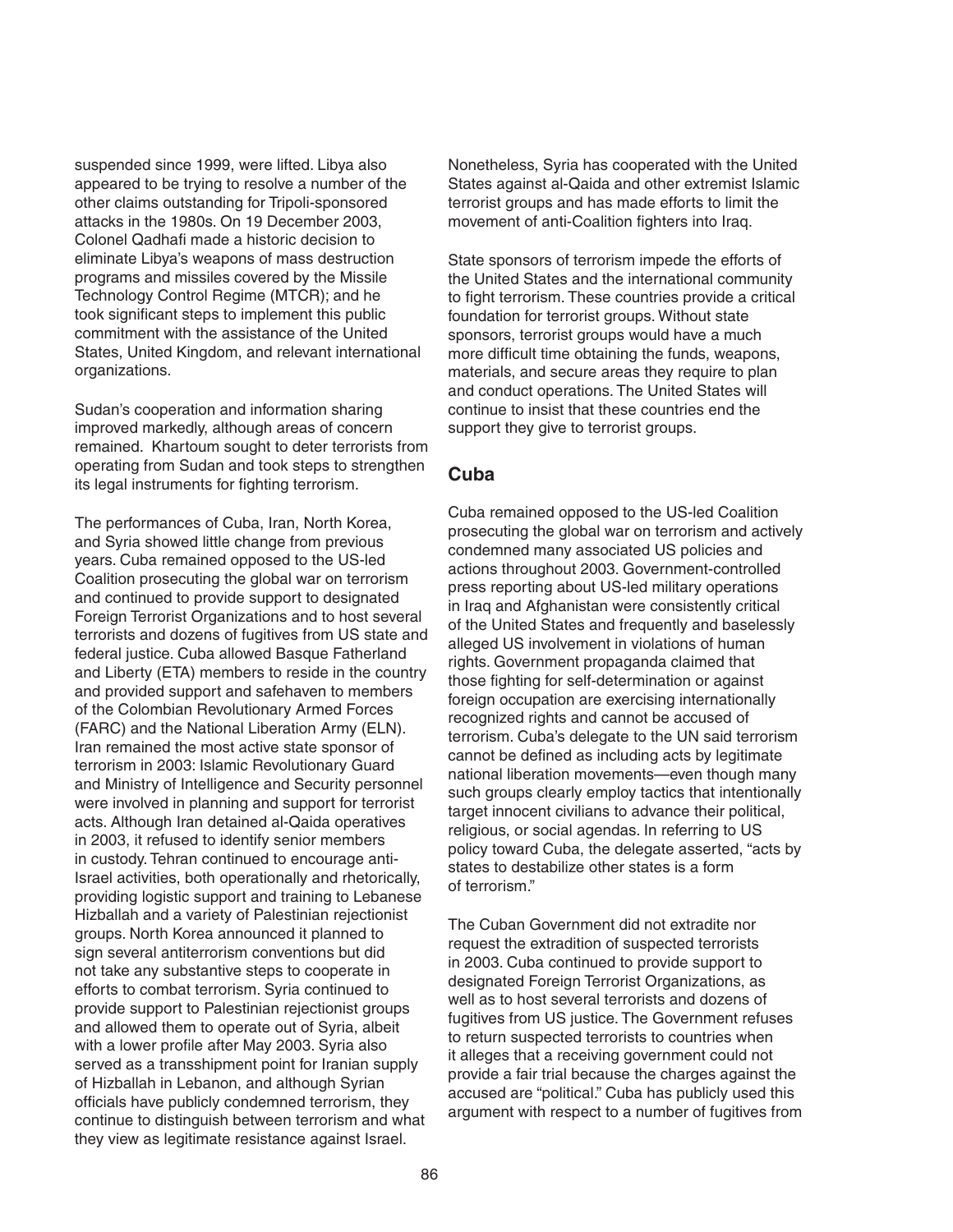# Chemical, Biological, Radiological, Nuclear (CBRN) Terrorism

Production of weapons of mass destruction (WMD) and their delivery systems constitutes a major threat to international peace and security. The threat is compounded by the interests of terrorists in acquiring WMD. This would undermine the foundations of international order. We pledge to use all means available to avert WMD proliferation and the calamities that would follow.

> Joint statement by President George W. Bush, European Council President Konstandinos Simitis, and European Commission President Romano Prodi.

The September 11, 2001, attacks confirmed that terrorists will seek to produce mass casualties whenever they believe it serves their purposes. Although terrorists will probably continue to rely on traditional terrorist tactics, several groups including al-Qaida—increasingly look to chemical, biological, radiological, or nuclear (CBRN) materials as a means to cause mass casualties rivaling or exceeding those of September 11. Troublesome amounts of dangerous materials, and information about how to create and deliver CBRN weapons, remain available to terrorists.

Usama Bin Ladin has said he sees the acquisition of WMD as a "religious duty," and he has threatened to use such weapons. This rhetoric was underscored by reports that documents retrieved from al-Qaida facilities in Afghanistan contain information on CBRN materials.

However, the threat is not limited to Bin Ladin and al-Qaida. Information indicates that small but growing numbers of other terrorist groups are also interested in CBRN materials. In Europe, French police seized a chemical contamination suit and arrested a terrorist cell in December 2002 that allegedly was planning an attack using chemical agents. At least one related group was making ricin toxin in London at that same time for a future terrorist attack

CBRN terrorism events to date have generally involved crude and improvised delivery means that have been only marginally effective. With the exception of the US anthrax attacks, the materials employed in these events also have been crudely manufactured. Other events have involved dual-use materials that have legitimate civilian applications, such as industrial chemicals, poisons, and pesticides, and radiological source materials embedded in legitimate measuring instruments. Although terrorist events involving these materials and improvised delivery systems can cause significant casualties, damage, and disruption, such events pale in comparison to the casualties and damage that could occur if terrorists acquired WMD and the ability to deliver them effectively.

Preventing the proliferation of WMD, their delivery systems, and related materials and technologies has long been a pillar of national security. Since September 11, the prevention of WMD has become an even more urgent global priority. President Bush made this urgency clear in his December 2002 National Strategy to Combat Weapons of Mass Destruction, in which he set out a comprehensive strategy to prevent WMD proliferation, including to terrorists.

In May 2003, President Bush announced the Proliferation Security Initiative (PSI), a global multilateral arrangement to seize sensitive cargoes that may be in transit to and from states and nonstate actors of proliferation concern. PSI is an interdiction program. PSI participants will explore how best to use counterproliferation tools diplomatic, intelligence, and operational—to stop proliferation at sea, in the air, and on land.

The United States is working within multilateral nonproliferation regimes and other international forums. Bilaterally, the United States promotes more stringent nonproliferation policies and programs; strengthened export controls; and improved border security to prevent terrorists or their state sponsors from acquiring WMD, their delivery systems, related materials, or technologies. As the President's National Strategy notes, however, should our diplomatic efforts fall short, we will be prepared to deter and defend against the full range of WMD scenarios.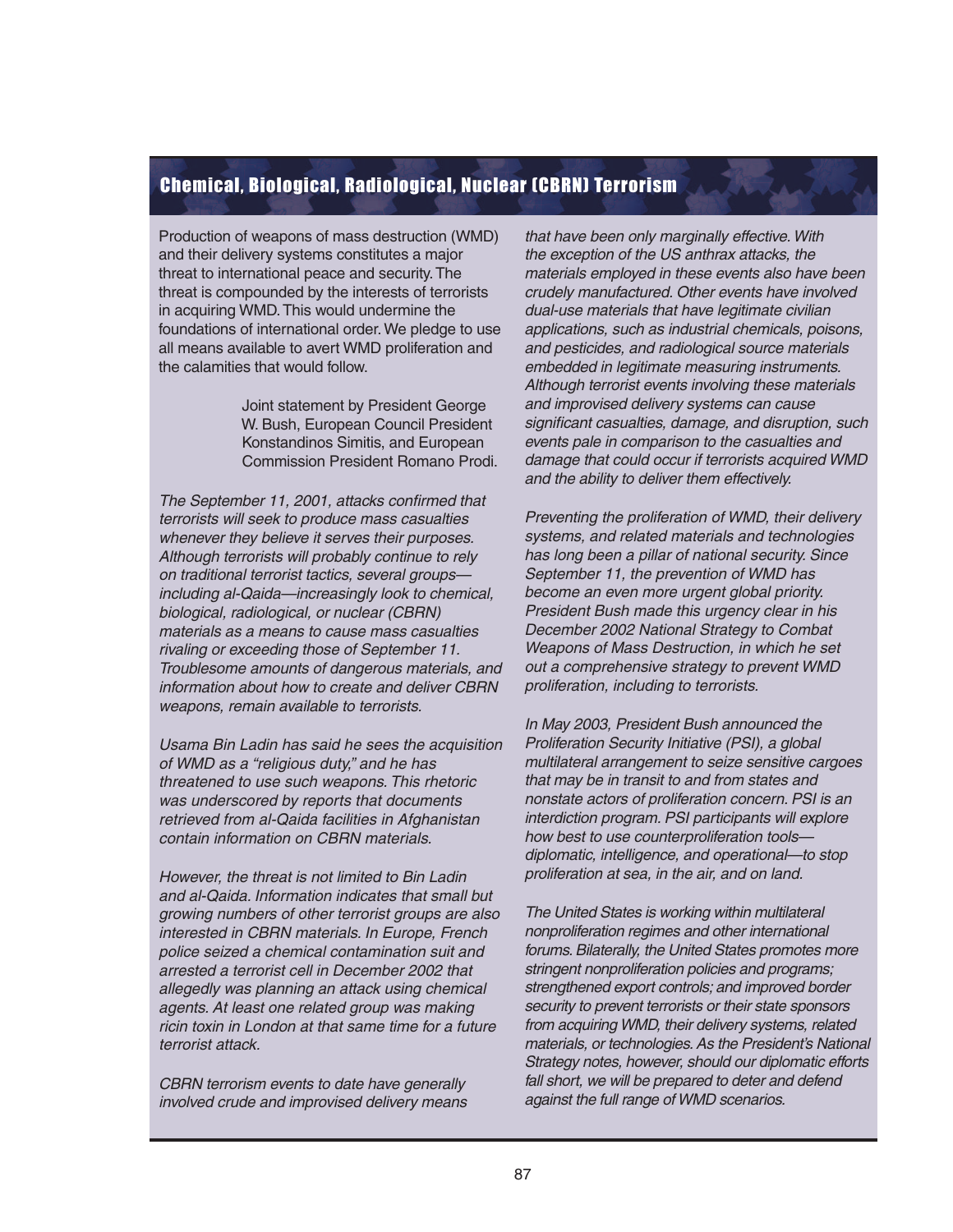US justice, including Joanne Chesimard, wanted for the murder of a New Jersey State Trooper in 1973. Havana permitted up to 20 ETA members to reside in Cuba and provided some degree of safehaven and support to members of FARC and the ELN. Bogota was aware of the arrangement and apparently acquiesced; it has publicly indicated that it seeks Cuba's continued mediation with ELN agents in Cuba. A declaration issued by the Cuban Ministry of Foreign Affairs in May 2003 maintained that the presence of ETA members in Cuba arose from a request for assistance by Spain and Panama and that the issue is a bilateral matter between Cuba and Spain. The declaration similarly defended its assistance to the FARC and the ELN as contributing to a negotiated solution in Colombia.

Dozens of fugitives from US justice have taken refuge on the island. In a few cases, the Cuban Government has rendered fugitives from US justice to US authorities. The salient feature of Cuba's behavior in this arena, however, is its refusal to render to US justice any fugitive whose crime is judged by Cuba to be "political."

With respect to domestic terrorism, the Government in April 2003 executed three Cubans who attempted to hijack a ferry to the United States. The three were executed under Cuba's 2001 "Law Against Acts of Terrorism."

Cuba became a party to all 12 international conventions and protocols relating to terrorism in 2001.

### **Iran**

Iran remained the most active state sponsor of terrorism in 2003. Its Islamic Revolutionary Guard Corps and Ministry of Intelligence and Security were involved in the planning of and support for terrorist acts and continued to exhort a variety of groups that use terrorism to pursue their goals.

Iran's record against al-Qaida remains mixed. After the fall of the Taliban regime in Afghanistan, some al-Qaida members fled to Iran where they have found virtual safehaven. Iranian officials have acknowledged that Tehran detained al-Qaida operatives during 2003, including senior members. Iran's publicized presentation of a list to the United

Nations of deportees, however, was accompanied by a refusal to publicly identify senior members in Iranian custody on the grounds of "security." Iran has resisted calls to transfer custody of its al-Qaida detainees to their countries of origin or third countries for further interrogation and trial.

During 2003, Iran maintained a high-profile role in encouraging anti-Israeli activity, both rhetorically and operationally. Supreme Leader Khamenei praised Palestinian resistance operations, and President Khatami reiterated Iran's support for the "wronged people of Palestine" and their struggles. Matching this rhetoric with action, Iran provided Lebanese Hizballah and Palestinian rejectionist groups—notably HAMAS, the Palestine Islamic Jihad, and the Popular Front for the Liberation of Palestine–General Command—with funding, safehaven, training, and weapons. Iran hosted a conference in August 2003 on the Palestinian intifadah, at which an Iranian official suggested that the continued success of the Palestinian resistance depended on suicide operations.

Iran pursued a variety of policies in Iraq aimed at securing Tehran's perceived interests there, some of which ran counter to those of the Coalition. Iran has indicated support for the Iraqi Governing Council and promised to help Iraqi reconstruction.

Shortly after the fall of Saddam Hussein, individuals with ties to the Revolutionary Guard may have attempted to infiltrate southern Iraq, and elements of the Iranian Government have helped members of Ansar al-Islam transit and find safehaven in Iran. In a Friday Prayers sermon in Tehran in May, Guardian Council member Ayatollah Ahmad Jannati publicly encouraged Iraqis to follow the Palestinian model and participate in suicide operations against Coalition forces.

Iran is a party to five of the 12 international conventions and protocols relating to terrorism.

#### **Iraq**

(Note: Most of the attacks that have occurred during Operation Iraqi Freedom do not meet the longstanding US definition of international terrorism because they were directed at combatants, that is, American and Coalition forces on duty.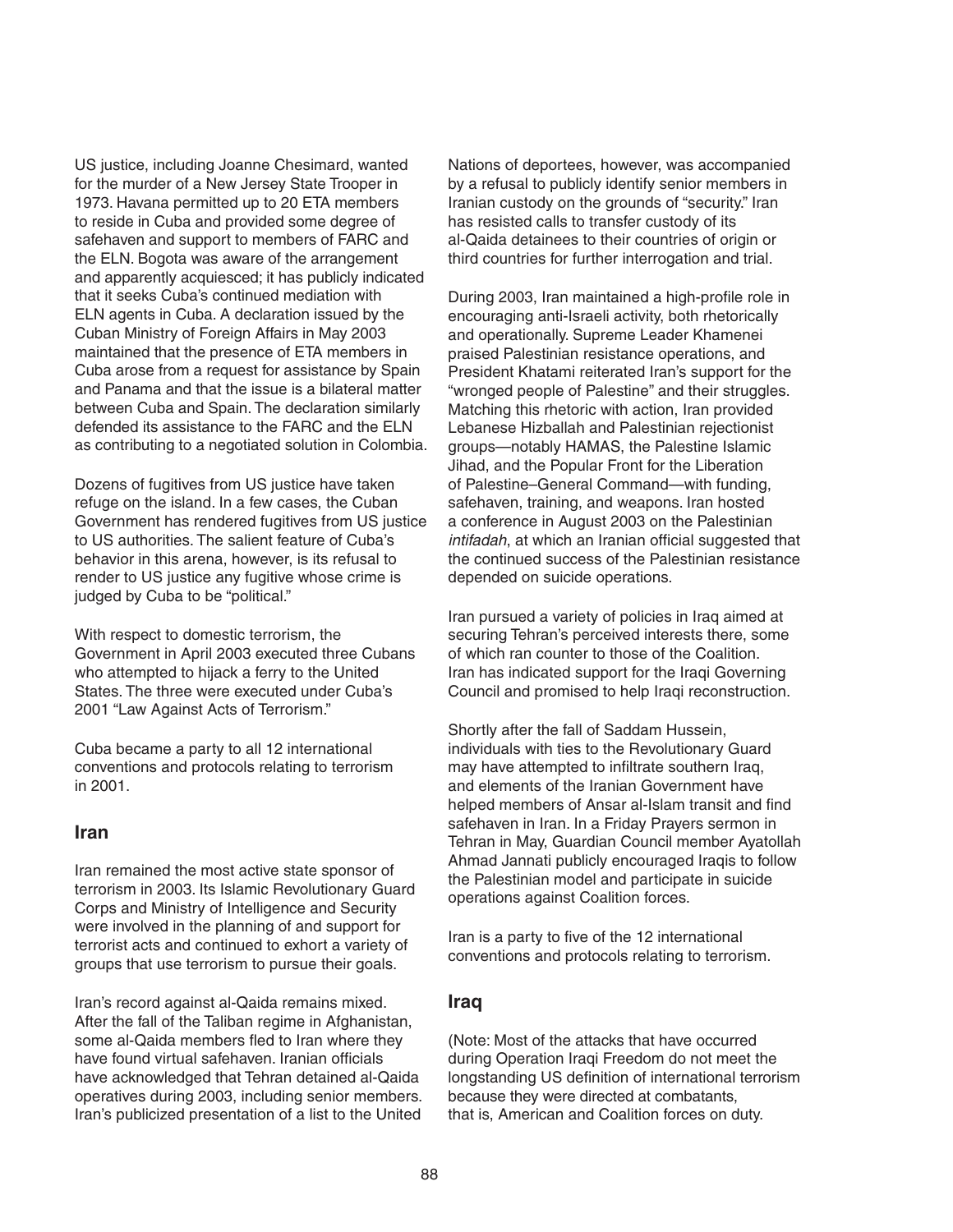Attacks against civilians and against military personnel who at the time of the incident were unarmed and/or not on duty are judged as terrorist attacks.)

On 7 May 2003, President Bush suspended, with respect to Iraq, all sanctions applicable to state sponsors of terrorism, which had the practical effect of putting Iraq on a par with nonterrorist states. Although Iraq is still technically a designated state sponsor of terrorism, its name can be removed from the state sponsors list when the Secretary of State determines that it has fulfilled applicable statutory requirements, which include having a government in place that pledges not to support acts of terrorism in the future.

In 2003, Operation Iraqi Freedom removed Saddam Hussein and his Ba'athist regime from power and liberated Iraq. Since then, however, Iraq has become a central battleground in the global war on terrorism. Former regime elements, who have been conducting insurgent attacks against Coalition forces, have increasingly allied themselves tactically and operationally with foreign fighters and Islamic extremists, including some linked to Ansar al-Islam, al-Qaida, and Abu Mus'ab al-Zarqawi. The line between insurgency and terrorism has become increasingly blurred as attacks on civilian targets have become more common. By end of the year, Coalition forces had detained more than 300 suspected foreign fighters.

Extremists associated with al-Qaida claimed credit for several suicide car bombings, including attacks in October against the headquarters of the International Committee of the Red Cross and three Baghdad police stations and an attack in November against an Italian military police base in Nasiriyah. Al-Qaida associate Abu Mus'ab al-Zarqawi—accused of working with Ansar al-Islam emerged as a key suspect in the deadly bombing of Jordan's Baghdad embassy in August.

After Coalition strikes destroyed Ansar al-Islam's base in northern Iraq in late March, Ansar al-Islam members fled across the border and regrouped in Iran. Counterterrorist operations suggest many of those fighters have since reentered Iraq and are active in anti-Coalition activities. In September, suspected members of Ansar al-Islam were arrested in Kirkuk carrying 1,200 kilograms of TNT.



Iraqi Umm Mohammed mourns over the coffin of her son, Mohammed Obeid, at a hospital after he was killed in a bombing close to the Jordanian Embassy in Baghdad on 7 August 2003.



More than 100 Iraqis march to a wreath-laying ceremony outside the UN Headquarters in Baghdad, destroyed on 19 August 2003.

In November, Coalition forces killed two unidentified, high-ranking members of Ansar al-Islam during a raid on a terrorist hideout in Baghdad.

Other terrorist groups maintained a presence in Iraq. Members of the foreign terrorist organization Mujahedin-e-Khalq—which had received military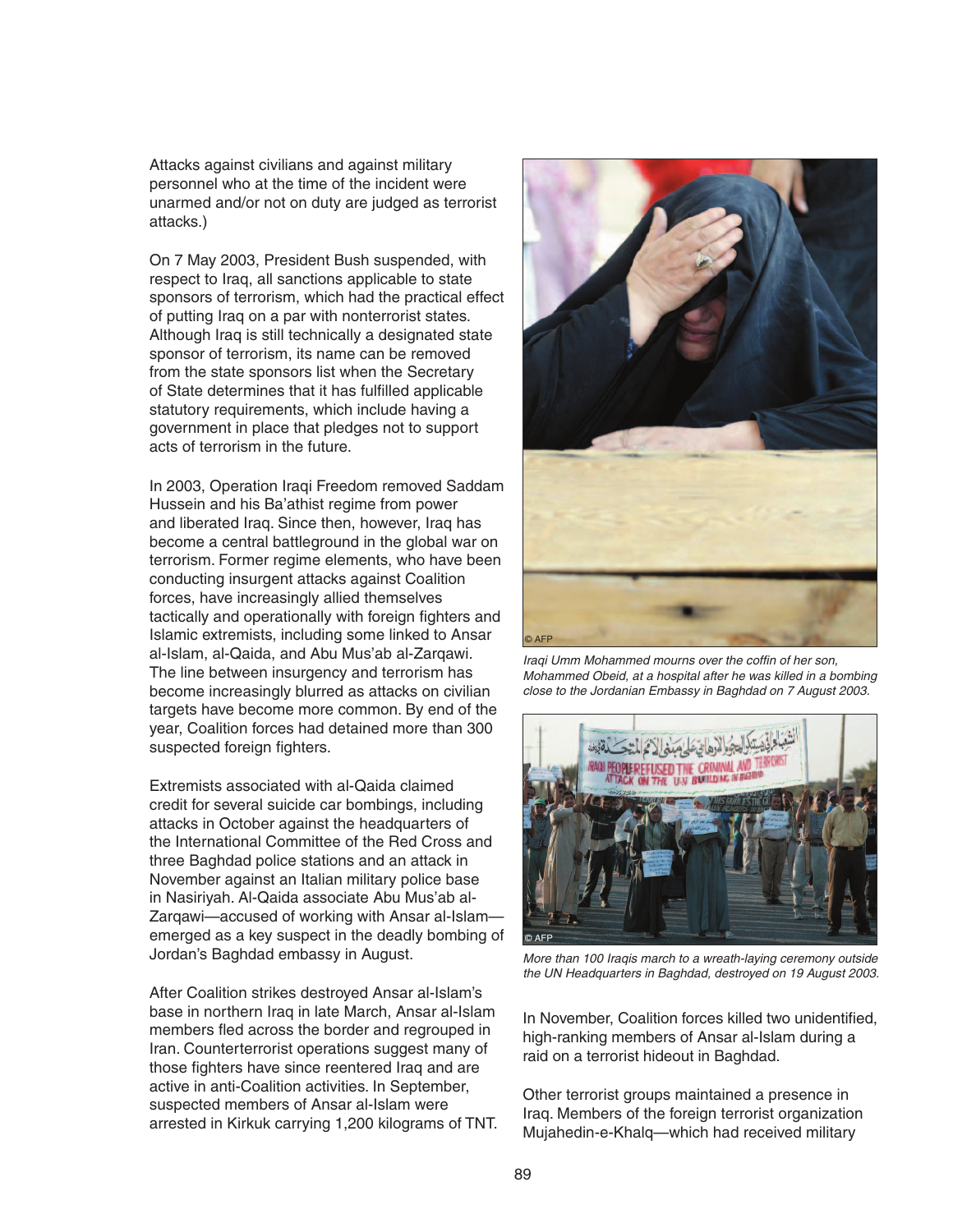

U1 © AFP

An Iraqi man dresses his wounds at the Shrine of Imam Ali in Najaf, Iraq, where a car bomb killed at least 82 persons and wounded 229 on 29 August 2003.

An injured Iraqi policeman leaves the al-Kindi Hospital after a double car-bomb suicide attack on a Baghdad hotel, 12 October 2003.



UN staff members are led in prayer by a Muslim Imam and a Christian pastor at the damaged UN headquarters in Baghdad, where a car bomb killed 22 persons on 19 August 2003.



Brazilian President Luiz Inacio Lula da Silva, UN Secretary-General Kofi Annan, and Annie Vieira de Mello, widow of UN Envoy to Iraq Sergio Vieira de Mello, are pictured at his funeral in Rio de Janeiro. The Envoy's mother, Gilda Vieira de Mello, embraces his coffin, 23 August 2003.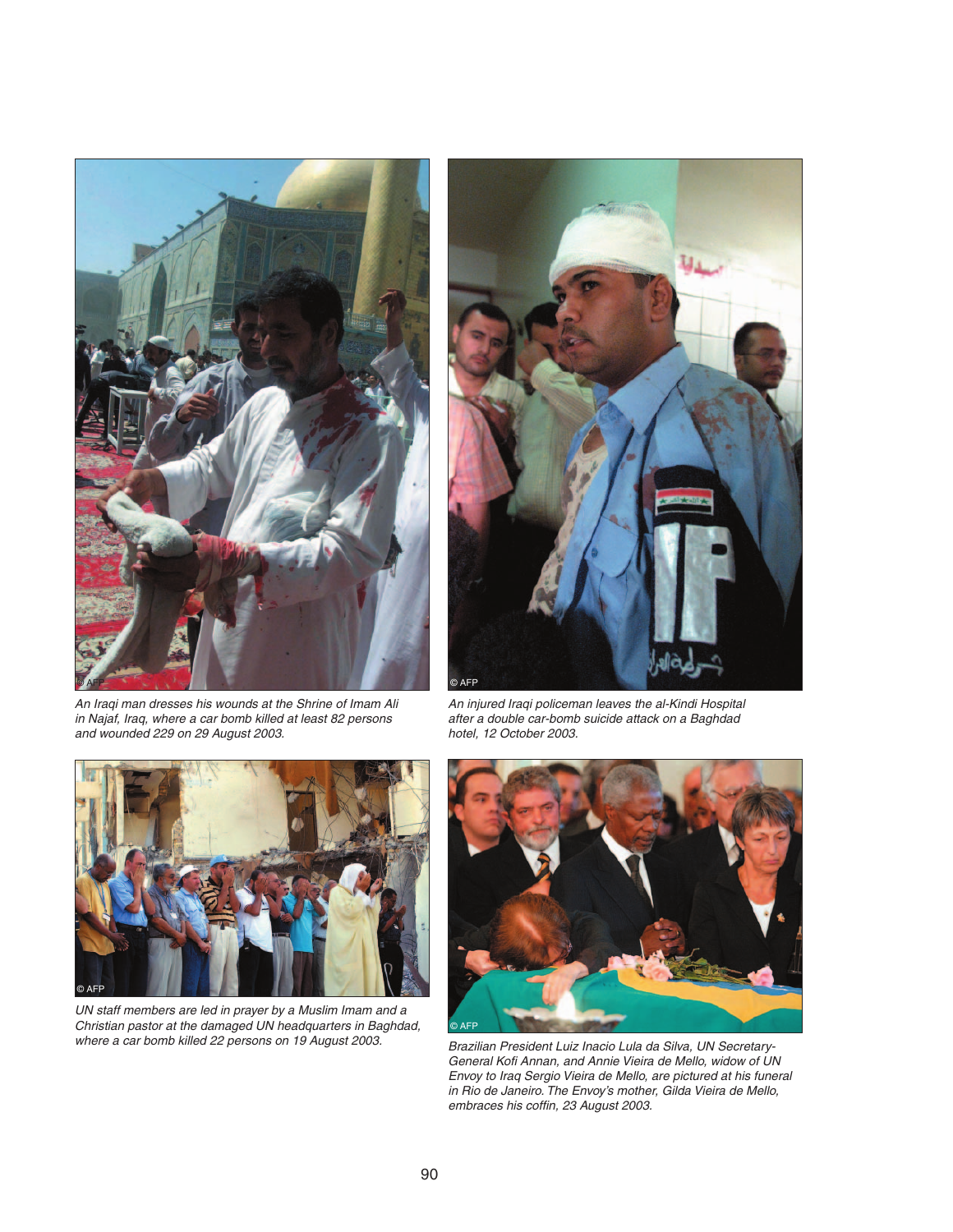support from the regime of Saddam Hussein—were stripped of their weapons and placed under US military detention. The terrorist group KADEK renamed the Kurdistan People's Congress (KHK) in the fall—continued to proclaim its commitment to nonviolence, while launching several attacks against Turkish targets inside Turkey. The presence of several thousand KHK members in northern Iraq underscores the group's ability to carry out terrorist operations. The KHK periodically threatens to heighten its attacks against Turkey.

Iraq has signed eight of the 12 international conventions and protocols relating to terrorism and is a party to five.

## **Libya**

In 2003, Libya held to its practice in recent years of curtailing support for international terrorism, although Tripoli continues to maintain contact with some past terrorist clients. Libyan leader Muammar Qadhafi and other Libyan officials continued their efforts to identify Tripoli with the international community in the war on terrorism. During an interview in January, Qadhafi stated that Libyan intelligence had been sharing information on al-Qaida and other Islamic extremists with Western intelligence services and characterized such cooperation as "irrevocable." In a speech marking the 34th anniversary of his revolution, he declared that Libya and the United States had a common interest in fighting al-Qaida and Islamic extremism.

Regarding its own terrorist past, Libya took long-awaited steps in 2003 to address the UN requirements arising out of the bombing of Pan Am Flight 103 but remained embroiled in efforts to settle international political and legal disputes stemming from other terrorist attacks Tripoli conducted during the 1980s.

In August, as required by the UN Security Council, the Libyan Government officially notified the UN Security Council that it accepted responsibility for the actions of its officials in connection with Pan Am Flight 103 (Abdel Basset Ali al-Meghrahi, a Libyan intelligence agent, was convicted by a Scottish court in 2001 for his role in the bombing). Libya further confirmed that it had made arrangements for the payment of appropriate compensation to the families of the victims: a total

of up to \$2.7 billion or \$10 million for each victim. Further, Libya renounced terrorism and affirmed its adherence to a number of UN declarations and international conventions and protocols that the Libyan Government had signed in the past. Libya also pledged to cooperate in good faith with any further requests for information in connection with the Pan Am Flight 103 investigation. In response, the Security Council voted on 12 September to permanently lift sanctions that it had imposed against Libya in 1992 and suspended in 1999.

In August, the Qadhafi Foundation pledged to compensate victims wounded in the bombing in 1986 of La Belle Discotheque, a Berlin nightclub, after a German court issued its written opinion finding that the Libyan intelligence service had orchestrated the attack. The original trial had concluded in 2001 with the conviction of four individuals for carrying out the attack, in which two US servicemen and a Turkish woman were killed and 229 persons wounded. Leaders of the Qadhafi Foundation indicated, however, that their compensation was a humanitarian gesture that did not constitute Libyan acceptance of responsibility. In September, the German Government indicated that it was engaged in talks with Libyan representatives, but at the end of the year, no announcement had yet been made regarding a final compensation deal.

On 19 December, Colonel Qadhafi announced that Libya would eliminate its weapons of mass destruction programs and MTCR-class missiles and took immediate steps to implement this public commitment with the assistance of the United States, United Kingdom, and relevant international organizations. The Libyan decision to reveal its programs to the international community shed important light on the international network of proliferators intent on subverting nonproliferation regimes.

Libya is a party to all 12 international conventions and protocols relating to terrorism.

### **North Korea**

The Democratic People's Republic of Korea (DPRK) is not known to have sponsored any terrorist acts since the bombing of a Korean Airlines flight in 1987.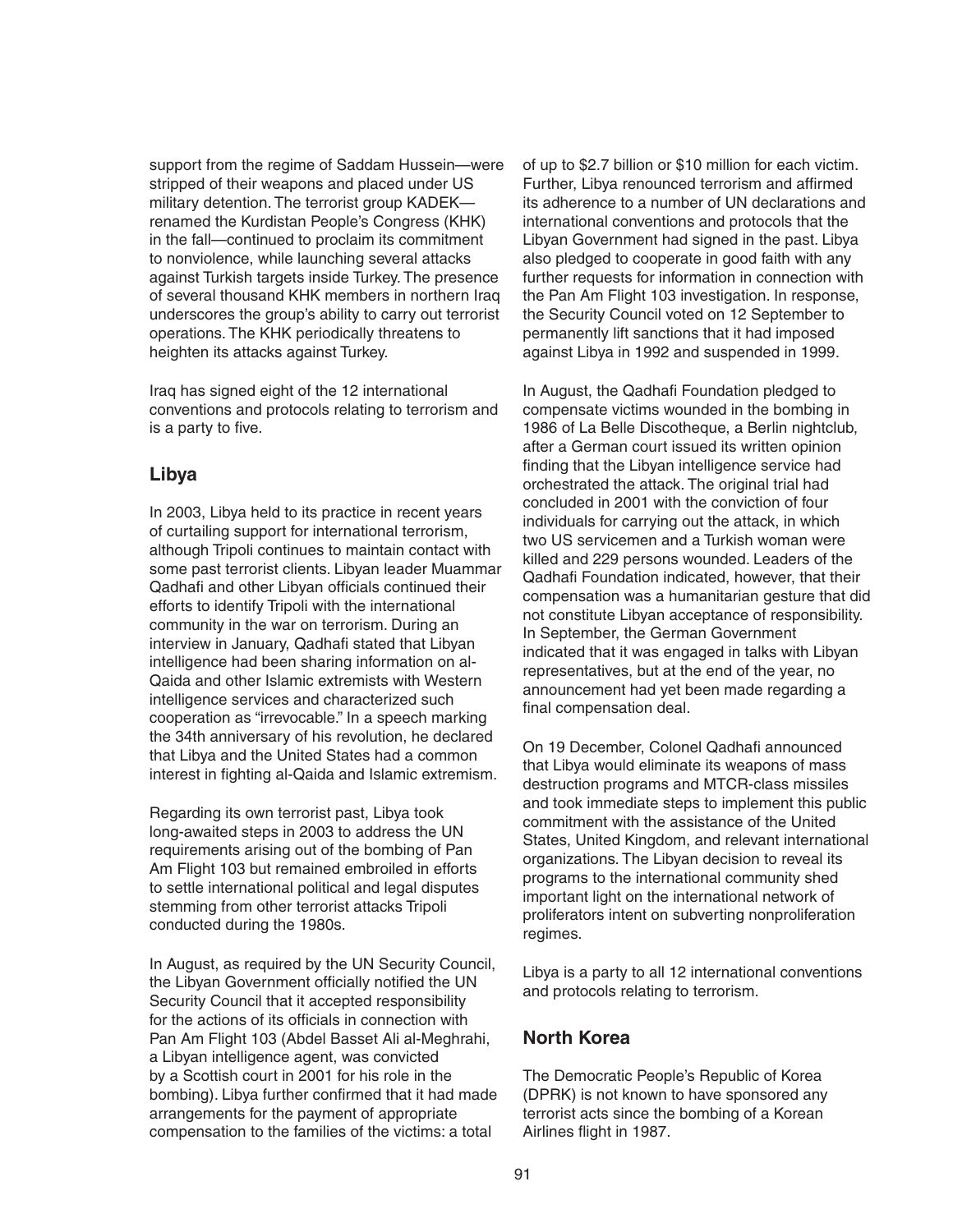Following the attacks of September 11, Pyongyang began laying the groundwork for a new position on terrorism by framing the issue as one of "protecting the people" and replaying language from the Joint US-DPRK Statement on International Terrorism of October 2000. It also announced to a visiting EU delegation that it planned to sign the international conventions against terrorist financing and the taking of hostages and would consider acceding to other antiterrorism agreements.

At a summit with Japanese Prime Minister Koizumi in Pyongyang in September 2002, National Defense Commission Chairman Kim Jong Il acknowledged the involvement of DPRK "special institutions" in the kidnapping of Japanese citizens and said that those responsible had already been punished. Pyongyang has allowed the return to Tokyo of five surviving abductees and is negotiating with Tokyo over the repatriation of their family members remaining in North Korea. The DPRK also has been trying to resolve the issue of harboring Japanese Red Army members involved in a jet hijacking in 1970 allowing the repatriation of several family members of the hijackers to Japan.

Although it is a party to six international conventions and protocols relating to terrorism, Pyongyang has not taken substantial steps to cooperate in efforts to combat international terrorism.

#### **Sudan**

Sudan in 2003 deepened its cooperation with the US Government to investigate and apprehend extremists suspected of involvement in terrorist activities. Overall, Sudan's cooperation and information sharing has improved markedly, producing significant progress in combating terrorist activity, but areas of concern remain.

Domestically, Khartoum stepped up efforts to disrupt extremist activities and deter terrorists from operating in Sudan. In May, Sudanese authorities raided a probable terrorist training camp in Kurdufan State, arresting more than a dozen extremists and seizing illegal weapons. The majority of the trainees captured were Saudi citizens and were extradited to Saudi Arabia to face charges in accordance with a bilateral agreement. In June, the Sudanese Government detained

several individuals linked to the publication of an alleged "hit list" attributed to the terrorist group al-Takfir wa al-Hijra. The list called for the killing of 11 prominent Sudanese Christian and leftist politicians, jurists, journalists, and others. In September, a Sudanese court convicted a Syrian engineer and two Sudanese nationals of training a group of Saudis, Palestinians, and others to carry out attacks in Iraq, Eritrea, Sudan, and Israel. A court statement said the Syrian was training others to carry out attacks against US forces in Iraq.

There were no international terrorist attacks in Sudan during 2003. Khartoum throughout the year placed a high priority on the protection of US citizens and facilities in Sudan. In November, the authorities stepped up their efforts to protect the US Embassy, which temporarily suspended operations in response to a terrorist threat that was deemed credible. Earlier in the year, Sudanese authorities closed a major Khartoum thoroughfare to enhance the Embassy's security and further upgraded security measures during Operation Iraqi Freedom.

The Sudanese Government also took steps in 2003 to strengthen its legislative and bureaucratic instruments for fighting terrorism by ratifying the International Convention for the Suppression of the Financing of Terrorism. Sudan also ratified the African Union's Convention on the Prevention and Combating of Terrorism and the Convention of the Organization of the Islamic Conference on Combating Terrorism. In June, Sudanese Minister of Justice Ali Mohamed Osman Yassin issued a decree establishing an office for combating terrorism. In 2003, Sudan signed a counterterrorism cooperation agreement with the Algerian Government, which during the 1990s accused Sudan of harboring wanted Algerian terrorists. Sudan also signed a counterterrorism agreement with Yemen and Ethiopia.

In response to ongoing US concern over the presence in Sudan of the Islamic Resistance Movement (HAMAS) and the Palestine Islamic Jihad (PIJ), Foreign Minister Mustafa Osman Ismail in June said the Sudanese Government would limit HAMAS to conducting political activities. Visiting Sudanese peace talks in Kenya in October, Secretary Powell said Sudan had yet to shut down the Khartoum offices of HAMAS and the PIJ.